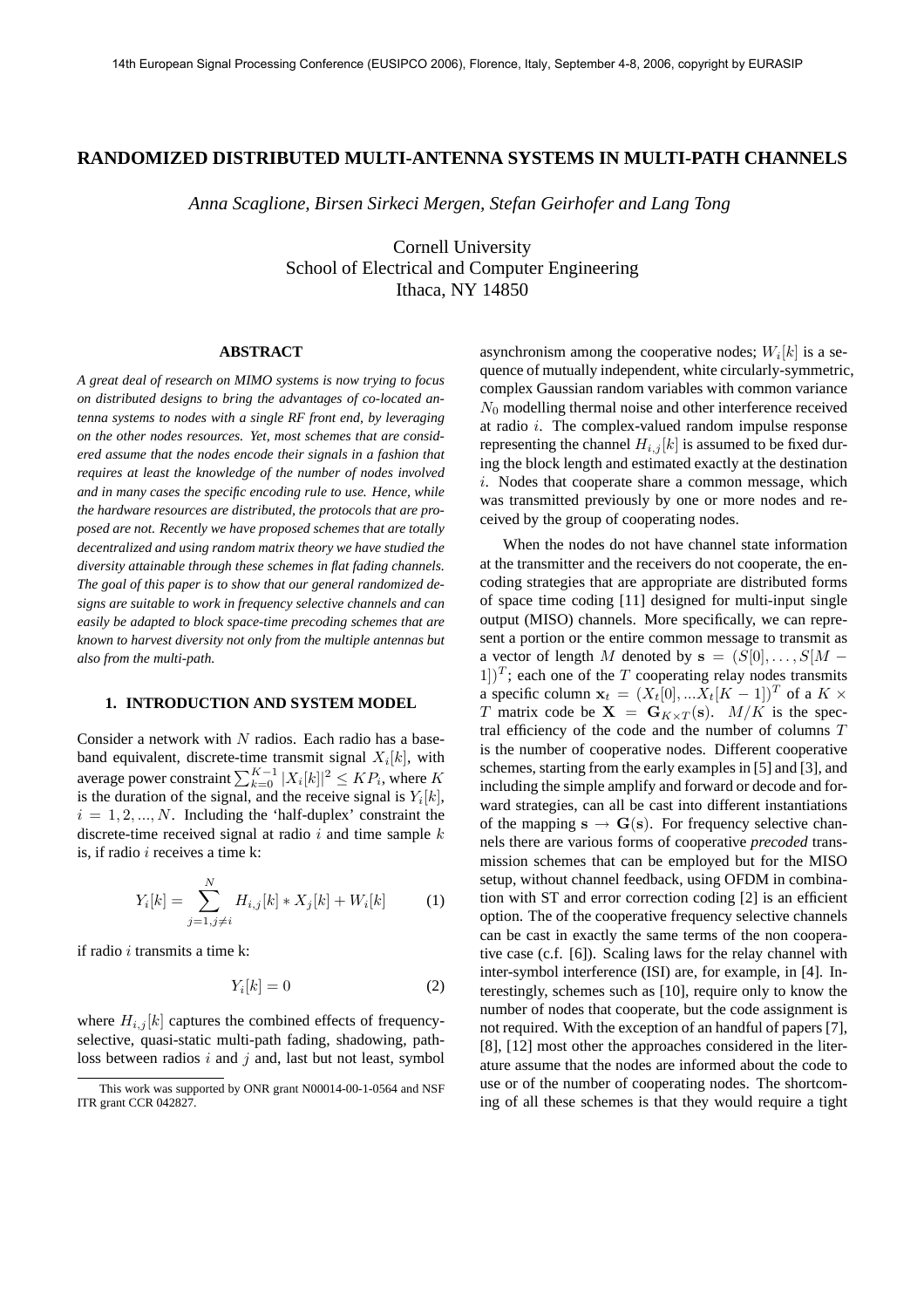management of the relay activities that would not result in a scalable design for large networks.

Suppose that the node that transmits the message s has a unknown number of nodes in the vicinity that are qualified to relay its data. If neither the number of nodes cooperating nor the codes to be used need to be specified, the nodes in the vicinity can synchronize to the source message using its preamble sequence and can cooperate in the following time slot without need of *any control message exchange* and *without contending for the medium*. In [9] we showed how such fully decentralized policies could be designed in general and analyze the effective amount of diversity that can be harvested in this fashion. These architectures include [7], [8], [12] as special cases. Specifically, in our model each node is unaware of the effective code being employed by the other cooperating nodes and their number and a local, independent random assignment of the code is performed at each node. The randomized coding rule targets a *fixed maximum order of diversity L, which is independent of the actual number of nodes cooperating in each set*. We review briefly the main results in [9] in Section 2. The novel contribution in this paper compared to [9] is that of considering a frequency selective model. This generalization is important in practice because of the real difficulty of attaining perfect symbol synchronism among the cooperating nodes. For this reason we develop a randomized strategy that generalizes not only [9], but also better captures other schemes that have been proposed in the past which use cooperative multi-path to generate diversity, such as [7], [8], [12] and [1].

# **2. RANDOMIZED COOPERATION IN FLAT FADING: A BRIEF REVIEW**

In [9] the cooperative nodes generate their codes by forming a matrix code  $X = G_{K \times L}(s)$ . Instead of using a preassigned column  $x_l \in X$  each node projects the rows of the matrix over a random, independently generated,  $L \times 1$  vector  $\mathbf{r}_t$ ,  $t = 1, \ldots, T$ . For a flat fading channel,  $H_{i,j}[k] \equiv$  $H_{i,j} \delta[k]$  and, thus, the *i*-th receiver data are (1):

$$
\mathbf{y}_i = \sum_{t=1}^T H_{i,t} \mathbf{G}(\mathbf{s}) \mathbf{r}_t + \mathbf{w}_i
$$
 (3)

$$
= \mathbf{G(s)}\mathbf{R}\mathbf{h}_i + \mathbf{w} = \mathbf{G(s)}\tilde{\mathbf{h}}_i + \mathbf{w}_i.
$$
 (4)

From the last equation it can be noticed that the whole system behaves as an equivalent set of  $L$  co-located transmit antennas with fading coefficients relative to the ith receiver that are the entries of the vector  $\tilde{h}_i$ . Hence, to decode the receiver one can simply estimate directly  $\tilde{\mathbf{h}}_i$ , ignoring both  $\mathbf R$ and the true number of nodes that are transmitting, leading to a great simplification of the receiver side as well.

Under Rayleigh i.i.d. fading  $h_i \sim \mathcal{CN}(\mathbf{0}, \Phi_{\mathbf{h}})$  the pair-

wise error probability is [11]:

$$
P(\mathbf{s}_i \to \mathbf{s}_j) = E_\mathbf{R} \{ \det(\mathbf{I} + SNR/4\mathbf{A}_{i,j}) \} \tag{5}
$$

where:

$$
\mathbf{A}_{i,j} \triangleq \mathbf{R}^{\star}(\mathbf{G}(\mathbf{s}_i) - \mathbf{G}(\mathbf{s}_j))^{\star} \mathbf{\Phi}_{\mathbf{h}}(\mathbf{G}(\mathbf{s}_i) - \mathbf{G}(\mathbf{s}_j)) \mathbf{R} \quad (6)
$$

The diversity that a code can bring is defined as:

$$
d \stackrel{\Delta}{=} \lim_{SNR \to \infty} \frac{-\log P_e(SNR)}{\log SNR}.
$$
 (7)

Since:

$$
d = \min_{k,i} \left( rank \left( \mathbf{R}^*(\mathbf{G}(\mathbf{s}_k) - \mathbf{G}(\mathbf{s}_i))^* \boldsymbol{\Phi}_\mathbf{h}(\mathbf{G}(\mathbf{s}_k) - \mathbf{G}(\mathbf{s}_i)) \mathbf{R} \right) \right)
$$

using the union bound and the theory of random determinants in [9] we have shown that, provided that one uses codes G(s) that achieve full diversity, i.e. such that  $\forall k \neq i$ :

$$
rank((\mathbf{G}(\mathbf{s}_k)-\mathbf{G}(\mathbf{s}_i))^*\boldsymbol{\Phi}_\mathbf{h}(\mathbf{G}(\mathbf{s}_k)-\mathbf{G}(\mathbf{s}_i)))=L
$$

*there are several options for the randomization matrix* R *that enable achieving the full diversity L of the code* G(s)*when the number of nodes exceeds the number of virtual antennae L* even by only one extra node, i.e. if  $T = L + 1$ . If  $T \leq L$  the *same random selection rules give a diversity that is* O(T). Specifically, under a wide variety of distributions for **R** :

$$
d = \begin{cases} T \text{ if } L \ge T + 1 \\ L \text{ if } L \le T - 1 \end{cases}
$$
 (8)

In [9] one can find the sufficient conditions on the distributions for **R** that make (8) hold true. These distributions have, obviously, all independent columns by design and the entries of the column can be drawn from a wide variety of standard distributions; they can for example be i.i.d. complex Gaussian random variables, complex exponential with a uniformly distributed phase or the entire vector can be selected as a random vector uniformly distributed in an Ldimensional hyper-sphere.

# **3. RANDOMIZED COOPERATION IN ISI CHANNELS**

We extended the methodology to the frequency selective case as follows. To model the most general case, we can consider for each  $i, j$  pair a doubly selective channel with baseband complex equivalent time varying impulse response  $h_{ij}(t, \tau)^{1}$ . Indicating by  $p(t)$  the pulse shaping filter and by B the Nyquist sampling rate, the block discrete-time model

<sup>1</sup>Some of the considerations made in this section assume a channel that is stationary. The model is still valid, since all that changes is that in (9)  $H_{ij}[l, k] = H_{ij}[k]$  independent of l.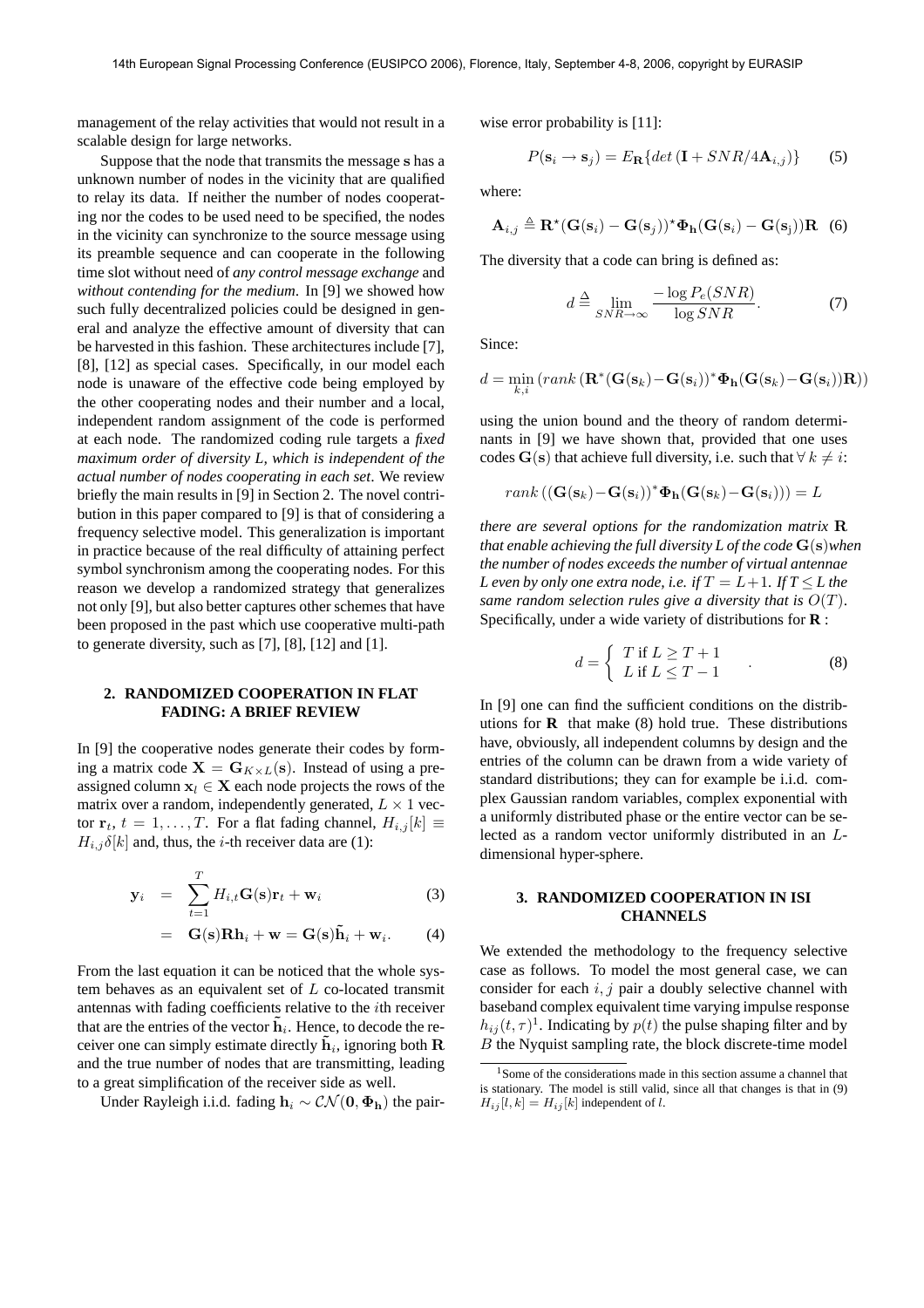will have each input vector mapped onto an output vector through the linear transformation matrix:

$$
[\mathbf{H}_{ij}]_{l,k} = H_{ij}[l, l-k] \tag{9}
$$

where:

$$
H_{ij}[l,k] = \iint h_{ij}(l/B - \nu, \tau) p(k/B - \nu - \tau) p(-\nu) d\tau d\nu.
$$

Assuming that the channel has finite memory D the transmission can be structured in blocks which are interleaved with appropriate guard-periods. For simplicity we assume that the guard periods are formed with at least  $D$  zeros, although the use of a cyclic prefix is also possible. Hence the block of size  $K > 2D$  is mapped into a vector of size  $K+D$ (i.e.  $H_{ij}$  in (9) is a tall  $(K+D) \times K$  matrix):

$$
\mathbf{y}_{i} = \sum_{j=1}^{T} \mathbf{H}_{i,j} \underbrace{\mathbf{G}(\mathbf{s})}_{\mathbf{X}_{K \times L}} \mathbf{r}_{j} + \mathbf{w}_{i}
$$
(10)  

$$
= \sum_{l=1}^{L} \left( \sum_{j=1}^{T} \mathbf{H}_{i,j} r_{j,l} \right) \mathbf{x}_{l} + \mathbf{w}_{i} = \sum_{l=1}^{L} \tilde{\mathbf{H}}_{i,l} \mathbf{x}_{l} + \mathbf{w}_{i}
$$

The diversity that can be earned through this scheme depends on the statistics of the resulting equivalent channels  $H_{il}$ ,  $l = 1, \ldots, L$  and on the particular selection of the code  $G(s)$ . Clearly, also in this case the receiver i does not need to know R it just needs to acquire the parameters of the equivalent L frequency selective channels, as it would in any block precoded space time scheme.

Cooperative multi-path [7], [8] and [12] can also be cast into the randomized coding framework with a G(s) with Toeplitz structure and  $r_i$  which is a randomly chosen canonical vector, i.e.:

$$
\mathbf{G}_{ij}(\mathbf{s}) = S[i-j], \quad \mathbf{r}_i = \mathbf{e}_q \rightarrow q\text{-th canonical vector.}
$$
\n(11)

Rather than forming  $\mathbf{G}(s)$  directly using the message  $S[k]$ or could construct it from precoded data. The method, in fact, can be combined with spread spectrum techniques or to Orthogonal Frequency Division Multiplexing (OFDM). The latter, combined with error correction coding, achieves diversity in a spectrally efficient fashion compared to spread spectrum methods. Correspondingly, the code matrix is constructed in the two following ways:

$$
\mathbf{u} = \mathbf{c}S[i], \mathbf{c} : \text{ spreading code} \n\mathbf{u} = \mathbf{F}\mathbf{s}, \mathbf{F} : \text{IFFT matrix} + \text{prefix} \n\rightarrow \mathbf{G}_{ij}(\mathbf{s}) = \mathcal{T}(\mathbf{u}).
$$
\n(12)

where  $T(\mathbf{u})$  is a Toeplitz convolution matrix of size  $(M +$  $(L) \times L$  with first column equal to  $[\mathbf{u}^T, 0, \dots, 0]^T$  and first row equal to  $(U[0], 0, \ldots, 0), U[0] \equiv \mathbf{u}_1$  and the number of zeros appended equal to  $L - 1$ . Note that in the spreadspectrum alternative the message has length  $M = 1$  while in the OFDM scheme there are multiple symbols that are multiplexed in the same block. To have diversity order  $L$ one needs to have an equivalent channel of length  $L$  and, therefore, there will be a bandwidth expansion due to the need of adding a cyclic prefix (or a zero padding sequence, like in our model) of length  $L-1$ . In either case, the scheme can also include space time coding, within the OFDM block or across blocks. *Cooperative multi-path, has numerous advantages over cooperative space time coding which are seldom acknowledged: 1) it enables receiver architectures that have reduced complexity, that are fairly standard, and that provide simple options for multiplexing multiple sources using different spreading codes and/or sub-carriers; 2) cooperative multi-path in combination with OFDM precoding can provide diversity gains in the order of the equivalent channel memory* D *and, yet, have very high spectral efficiency. In fact, if the channel coherence time is large, one can utilize a large number of sub-carriers and reduce the inefficiency caused by the need of adding cyclic prefixes (or zero padding). Hence, this simple strategy leads to spectrally-efficient high dimensional space-time codes as well.* Even unintentional effects of time-asynchronism and carrier frequency offset (CFO) can be incorporated in the model by appropriately defining the code matrix and the randomization vector. The effect of asynchronism can be captured by including the time and frequency offset in the channel response  $h_{ij}(t, \tau)$ ; the variability in the equivalent channels  $H_{il}$ ,  $l = 1, ..., L$  that is induced by the CFO effectively increases the Doppler spread of the equivalent channel. Overall, what can be noticed is that dealing with a cooperative channel is no different than dealing with multi-antenna transmission over dispersive timevarying channels, which is challenging but within our reach.

Note that there are benefits and drawbacks in targeting large or small degrees  $L$  of diversity; in fact, the greater is L the greater is the number of dimensions of the code and correspondingly not only the complexity increases but also either the bandwidth used or the duration of the codes increases. Having large degrees of diversity allows harvesting the greatest gains if the nodes cooperating are  $T > L$  but when their number is much smaller, because the maximum diversity attainable is in the order of  $T$ , coding for large  $L$ requires an investment in complexity, increased bandwidth or latency that are strong disincentives towards choosing large values of L.

#### **3.1. Diversity analysis**

To assess what are the potential performance gains that can be attained by randomized cooperation in multi-path channels with asynchronous cooperative relays, in this section we extend the diversity analysis done in [9] for a stationary channel. The key step is to rewrite the model in such a way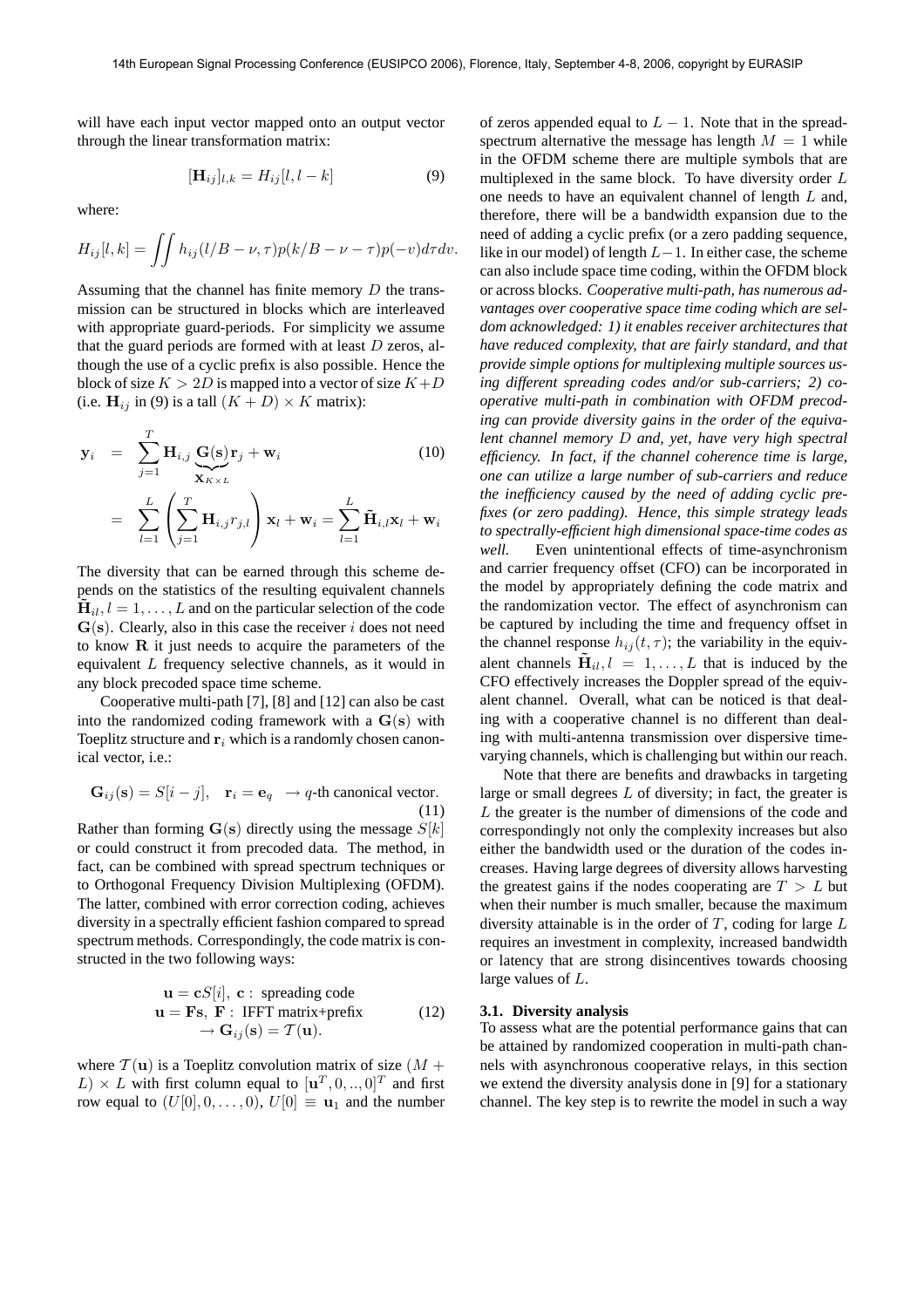that it can be mapped one to one in a special instance of (3). If the channels are all linear time-invariant, each equivalent channel each matrix  $\mathbf{H}_{il}$  has a Sylvester structure and therefore the product  $\tilde{\mathbf{H}}_{il}\mathbf{x}_l = \mathcal{T}(\mathbf{x}_l)\tilde{\mathbf{h}}_{il}$ , where  $\mathcal{T}(\mathbf{x}_l)$  has an Toeplitz structure analogous to the one described in (12), except that the size depends now on the equivalent channel order  $D$  and not only on the design parameter  $L$ . Hence, with simple manipulations (10) can be rewritten as follows:

$$
\mathbf{y}_i = \sum_{l=1}^L \mathcal{T}(\mathbf{x}_l) \tilde{\mathbf{h}}_{il} + \mathbf{w}_i = \mathcal{X} \tilde{\eta}_i + \mathbf{w}_i \qquad (13)
$$

$$
= \mathcal{X}(\mathbf{I}_{D\times D}\otimes\mathbf{R})\eta_i + \mathbf{w}_i \tag{14}
$$

where  $\mathcal{X} \triangleq (T(\mathbf{x}_1), ..., T(\mathbf{x}_L)); \tilde{\eta}_i \triangleq (\tilde{\mathbf{h}}_{i1}^T, ..., \tilde{\mathbf{h}}_{iL}^T)^T$ ; and  $\eta_i \triangleq (\mathbf{h}_{i1}^T, ..., \mathbf{h}_{iT}^T)^T$ . Comparing equation (13) with (3), we can see that the only difference is that both the equivalent code matrix and random mapping have a very peculiar structure. If, within the constraints for the structure of  $X$ , it is possible to find codes that attain maximum diversity without randomization, there are results in [9] that can be extended to work in the ISI model. Hence, the diversity can potentially be as large as the channel order times the number of cooperating users.

#### **4. NUMERICAL RESULTS AND CONCLUSIONS**

We analyzed by simulation the performance of a randomized applied to OFDM transmission in a block fading frequency selective channel whose discrete-time impulse response is of length 3. The number of sub-carriers used is  $M = 32$  and even and odd subcarriers are used to transmit an Alamouti code. The results are not surprising: as soon as we have at least three nodes cooperating the full diversity of order 2 of the Alamouti code is obtained. However, since there is no additional coding, there is no diversity gain earned from multi-path (which in this simulation is of order  $D = 3$ ). While the slope of the SER curve remains the same, there is obviously a power gain in recruiting more users. Hence one can either decrease the power per user or enjoy better performance over the same communication range.

The conclusion that can be reached from our studies is that cooperative diversity schemes can be made extremely practical through the idea of randomization and that the design of the receiver at the physical layer is well within our reach. Hence, cooperating radios should be seriously considered in future wireless networks standards.

# **5. REFERENCES**

[1] H. E. Gamal and D. Aktas, "Distributed space-time filtering for cooperative wireless networks," Globecom, 2003.



**Fig. 1**. SER of centralized (blue) and randomized (green) STC-OFDM;  $L = 2$  Alamouti code over frequency bins.

- [2] S. Barbarossa and G. Scutari, "Distributed space-time coding for multihop networks," in Proc. of ICC, 2004.
- [3] J. N. Laneman, G. W. Wornell, and D. N. C. Tse, "An Efficient Protocol for Realizing Cooperative Diversity in Wireless Networks," in Proc. of ISIT, Washington, DC, June 2001.
- [4] R. U. Nabar and H. Boelcskei, "Capacity scaling laws in asynchronous relay networks," in Proc. of Allerton Conference , Monticello, IL, Oct. 2004.
- [5] A. Sendonaris, E. Erkip, and B. Aazhang, "Increasing Uplink Capacity via User Cooperation Diversity," in Proc. of ISIT, Cambridge, MA, Aug. 1998.
- [6] G. G. Raleigh and J. M. Cioffi, "Spatio-temporal coding for wireless communication," IEEE Trans. Commun., vol. 46, pp. 357366, Mar. 1998.
- [7] A. Scaglione; Y.W. Hong; "Opportunistic Large Arrays" in Proc. of, ISWC02, Victoria, BC, Canada, 23- 24, 2002.
- [8] A. Scaglione and Y.-W. Hong, "Opportunistic large arrays: cooperative transmission in wireless multihop adhoc networks to reach far distances," IEEE Trans. Signal Proc., no. 8, Aug. 2003.
- [9] B. Sirkeci-Mergen and A. Scaglione, "Randomized Space-Time Coding for Distributed Cooperative Communication", to appear in Proc. of ICC, 2006.